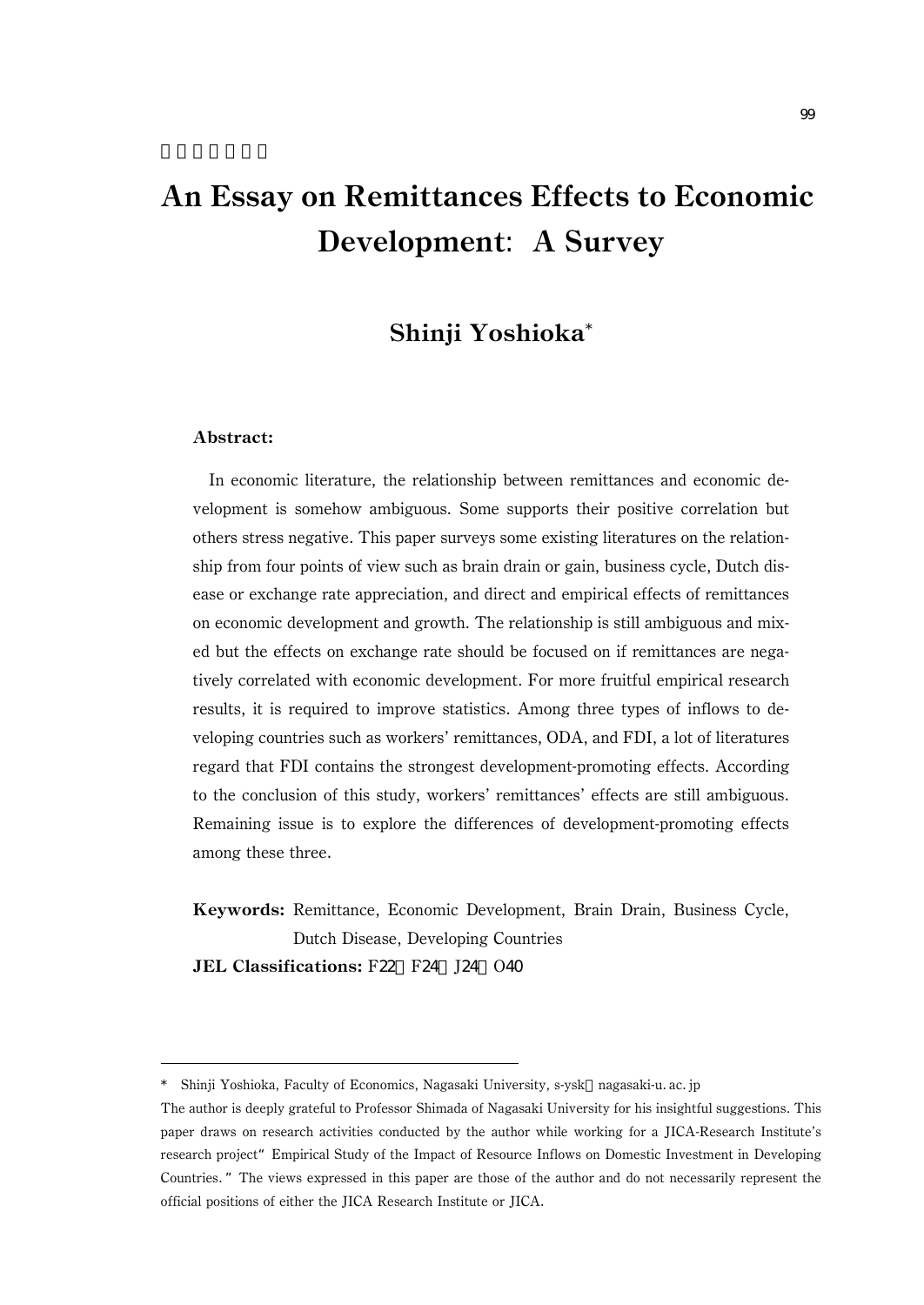#### 1.Introduction

In recent years, workers' remittances are increasing rapidly. In mid 1990s, they exceeded US\$ 100 billion and reached at US\$ 400 billion in 2008 World Bank (2009) estimates that remittances drop around seven percent in 2009 but forecasts that they will recover the upward movement in 2010 Figure 1 reports the amounts of remittances from 1970 to 2011 In recent years, the share of workers' remittances to developing countries is amounting to around 75 percent.



Figure 1: Remittances flow to developing countries (unit: billion US\$)

From the viewpoint of the development economics, however, the evaluation of workers' remittances is somehow ambiguous. Some literature point out their positive or demand-increasing effects in recipient countries, while others stress their negative influences, including brain drain or the Dutch disease. Among these, Yoshioka and Suzuki (2009) did not find out statistically significant relationship between workers' remittances inflow and investments in developing countries, using coincident panel data analysis. This study thus surveys related literatures to investigate in workers' remittances effects on economic development in developing countries. After this introduction section, the second section focuses on brain drain or gain; the third section explores relationship between workers' remittances and business cycle; the fourth deals with effects on exchange rate, in particular, from the view point of the Dutch disease; the fifth section picks up direct effects to economic growth or

Note: The number of 2009 is estimate and those of 2010 through 2011 are forecasts. Source: 1970-2008: World Bank World Development Indicator 2009-2011: World Bank (2009) Table 1 p.14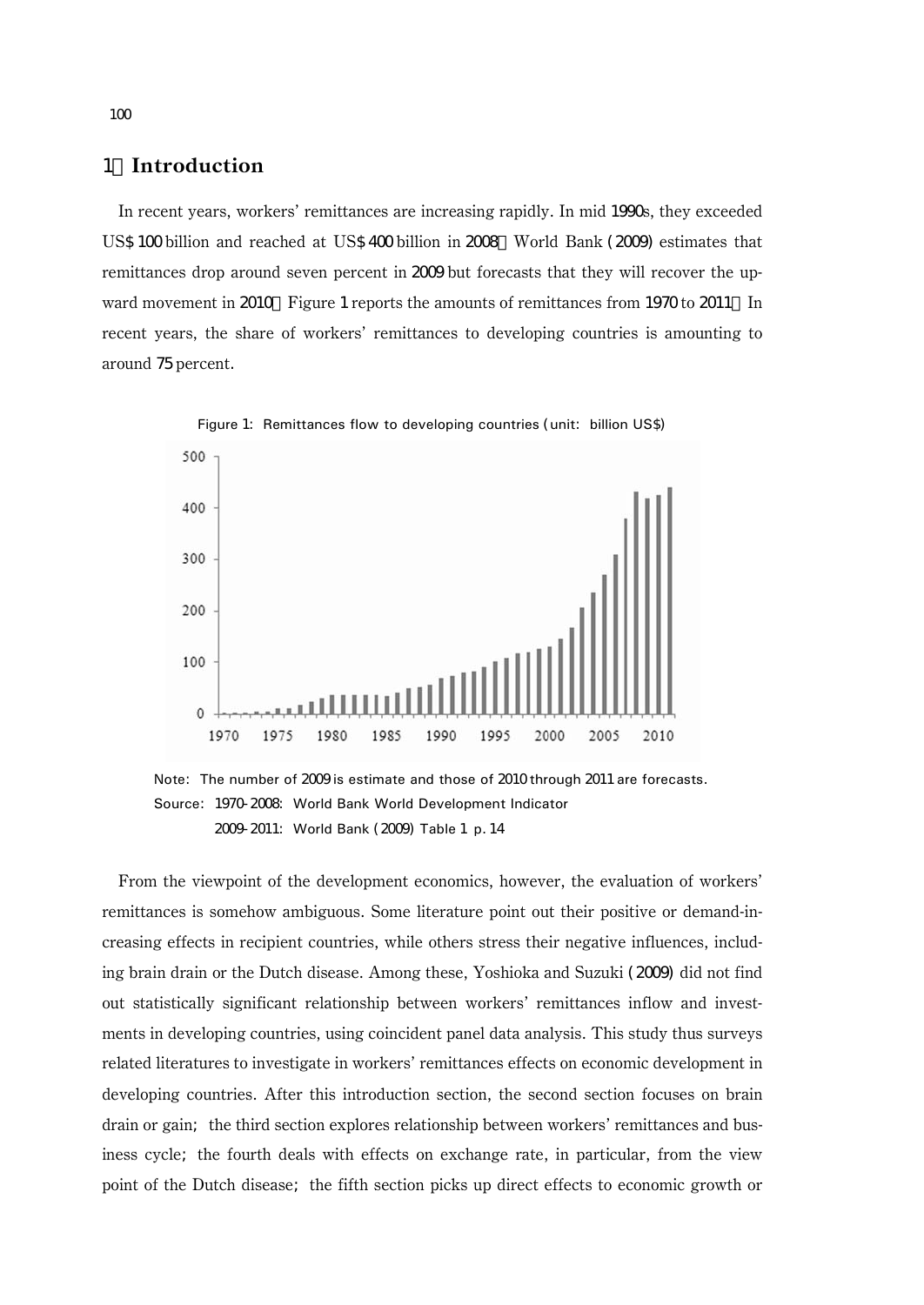investment; and, the final section concludes the paper briefly.

## 2.Brain Drain or Gain?

All of economists understand that there exists the migration in the background of workers' remittances. Hence, some literature investigates in the motivation of both migration and remittances. Lucas and Stark (1985) focus on Botswana and Funkhouser (1995) spotlights Central America such as El Salvador and Nicaragua. Funkhouser (1995) concludes that that the role of observable characteristics in explaining differences in the level of remittances, accounting for the self-selection in the decision to remit, is not large. There are many reasons to go abroad working and one of them is to remit home.

The term"brain drain"appears in wide usage in late 1960s when the growth in the migration of skilled personnel from developing to developed countries accelerated. If workers' remittances are based on the brain drain and the brain drain deteriorates labor-exporting countries' productivity, workers' remittances have the negative correlation<sup>1</sup> with economic development. Moreover, in most destination countries, immigration policies are increasingly tilted toward the most skilled individuals.

To my best knowledge, one of the earliest studies that focuses on brain drain accompanying the migration is Grubel and Scott (1966), which employ static model in a perfectly competitive market assumption and therefore conclude laissez-passer as the policy implication. Other classical theoretical studies, including Bhagwati and Hamada (1974) and Kwok and Leland (1982), present a theoretical model and support that the migration of skilled workers is beneficial for countries of destination and harmful for those of source. After these early literatures, a lot of studies proceed to empirical analyses. In recent years, some literatures deny the brain drain effects of the migration but find out positive influences on economic development, called" brain gain." Commander et al. (2004) summarize these arguments of both brain drain and gain. Di Maria and Stryszowski (2009) also present a theoretical model consisting of both technically- and generally-skilled migration and conclude ambiguous results.

Among empirical studies in brain drain and gain, Adams (2003) reports comprehensive empirical results, which picks up 24 labor-exporting countries, and reveals following three points:

(1) With respect to legal migration, international migration involves the movement of the

In this context, it is noteworthy to point out that workers' remittances do not contain any negative impact on recipient countries' economy, while brain drain does.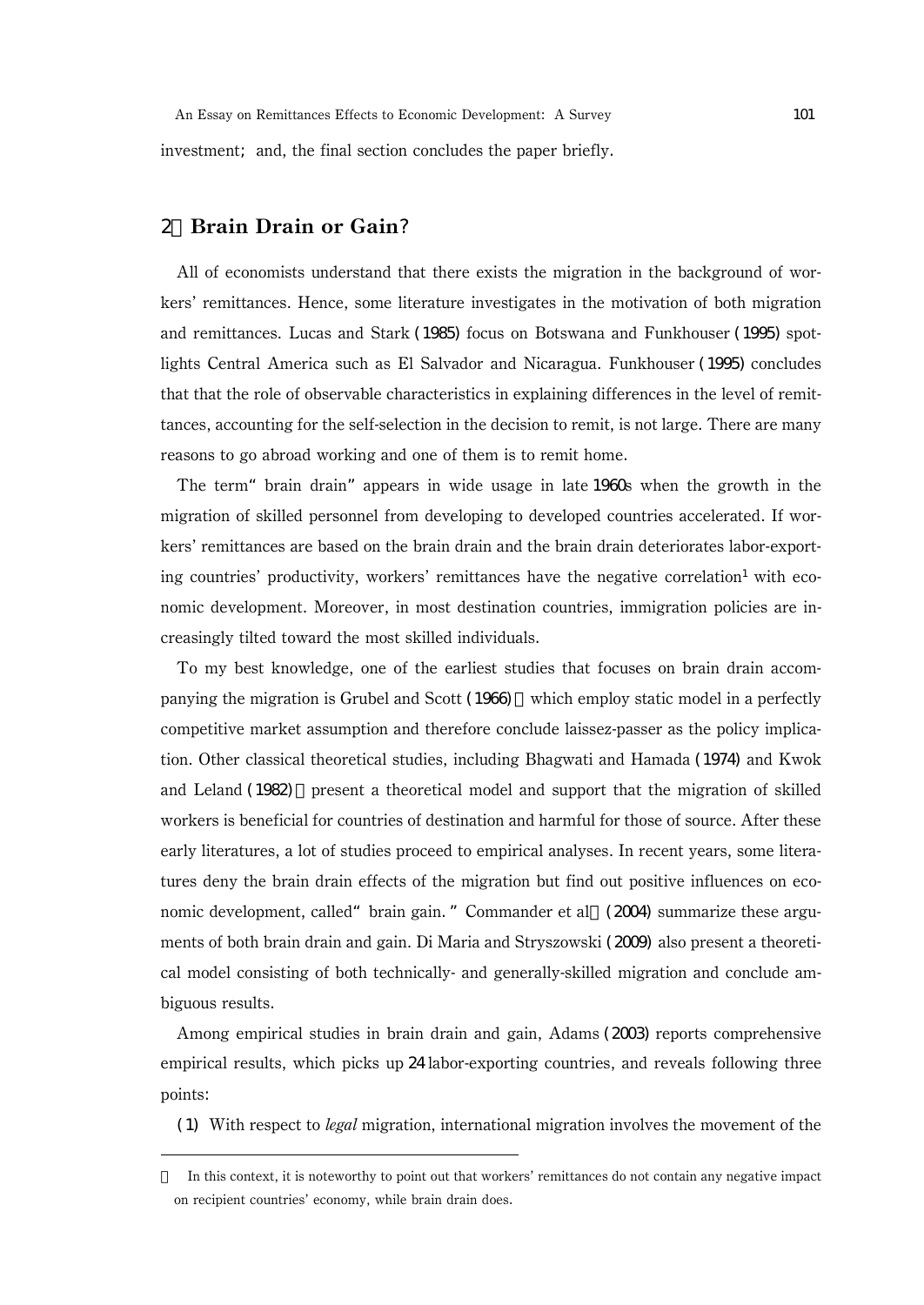educated.

- (2) While migrants are well-educated, international migration does not tend to take a very high proportion of the best educated.
- (3) For a handful of labor-exporting countries, international migration does cause brain drain.

Including Adams  $(2003)$  in general, a sizable number of literatures stress that the brain drain does not contribute to labor-exporting countries' economy. For example, Faini (2007) and Niimi et al. (2008) report that the brain drain of the skilled migrants remit less partly because of their origination in relatively wealthy families.<sup>2</sup> At the same time, some recent literatures suggest that the brain gain hypothesis will hold. For example, Frank and Owen (2009) present a conceptual framework to analyze brain drain and gain and Batista et al (2009) conclude that a 10pp increase in the probability of own future migration improves the average probability of completing intermediate secondary schooling by 8pp, which may contributes to economic development in recipient countries. Farchy (2009) points out a significant impact of European Union accession on human capital formation indicating that the prospect of migration can indeed fuel skill formation even in the context of middle-income economies.

## 3.Business Cycle

Workers' remittances are often argued to have a tendency to move countercyclically with the GDP in recipient countries since migrant workers are expected to remit more during down cycles of economic activities back home. They may help smoothing short-term income disturbances, which contribute to avoid deepening a recession. On this cyclicality, World Bank (2006) indicates econometric evidences that per capita remittances respond significantly per capita income in recipient countries. Tables 1 reports the panel regression results. Kapur (2004) finds that remittances go up in response to economic downturn and points out that their effects are greatest on transient poverty, but the long-term effects on structural poverty are less clear. Yang and Choi (2007) stress that remittances sent by overseas migrants respond to rainfall-induced economic fluctuations like insurances in the Philippines

Some empirical studies based on bilateral data also support countercyclical movements of workers' remittances. For example, see Lueth and Ruiz-Arranz (2008) and Frankel (2009). On the other hand, Sayan (2006) insists that the countercyclicality of receipts is not com-

102

On contrary, Bollard et al.(2009) point out that more educated migrants remit more using microdata analysis.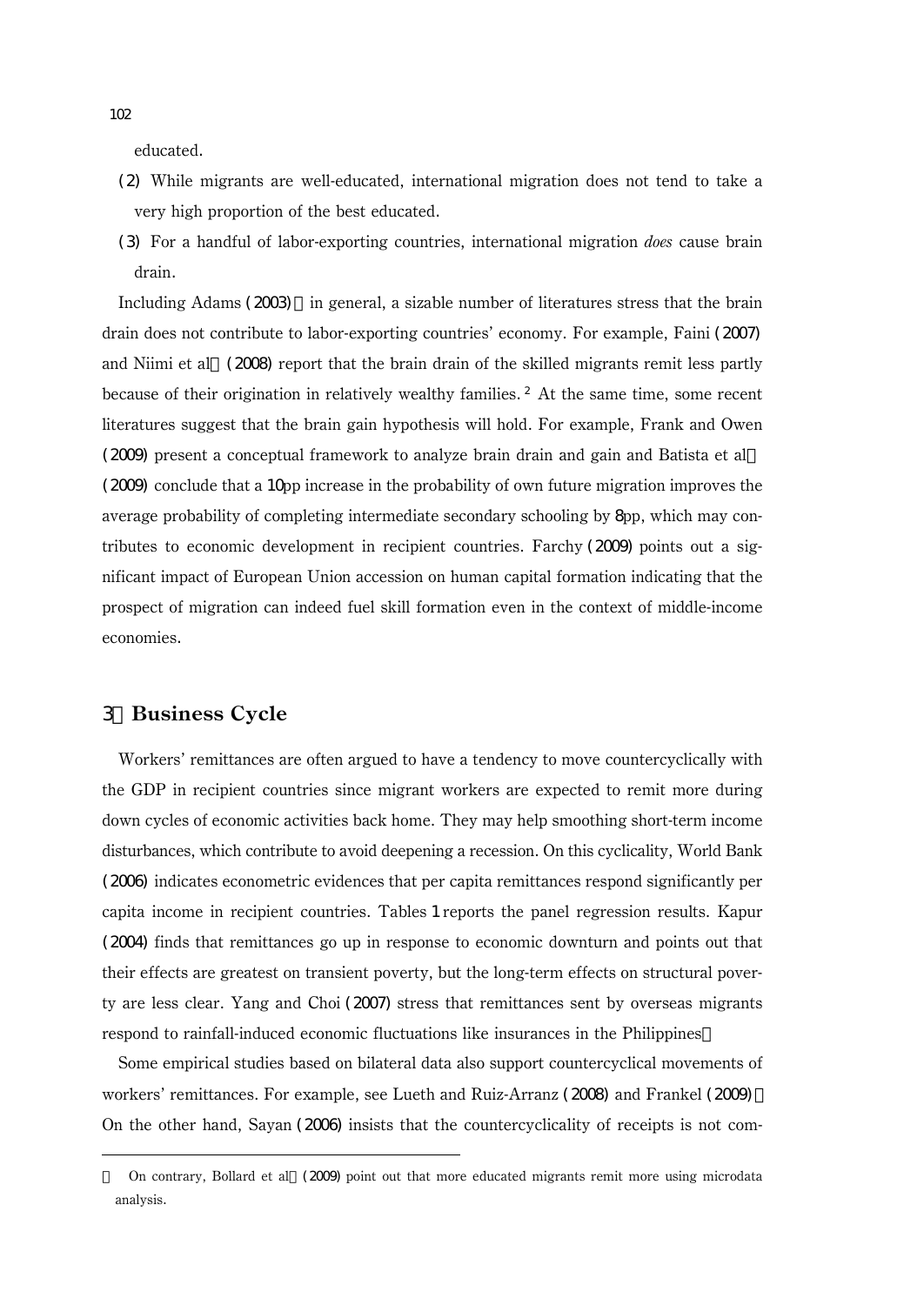| Explanatory variables     | Dependent variable:<br>Ln (Remittances)<br>(1) | Dependent variable:<br>Ln (Remittances)<br>IVª<br>(2) | Dependent variable:<br>La (Remittances per<br>emigrant)<br>(3) | Dependent<br>variable:<br>Ln (Remittance<br>per capita) (4) |
|---------------------------|------------------------------------------------|-------------------------------------------------------|----------------------------------------------------------------|-------------------------------------------------------------|
| Dual exchange rate        | $-0.42$                                        | $-0.18$                                               | $-0.31$                                                        | $-0.74$ <sup>**</sup>                                       |
|                           | $(-1.32)$                                      | $(-0.46)$                                             | $(-0.90)$                                                      | $(-2.04)$                                                   |
| Service fee               | $-0.06**$                                      | $-0.12*$                                              | $-0.07$ <sup>ss</sup>                                          | $-0.04$                                                     |
|                           | $(-2.32)$                                      | $(-1.94)$                                             | $(-2.47)$                                                      | $(-1.00)$                                                   |
| Exchange-rate spread      | $-0.04$                                        |                                                       | $-0.02$                                                        | $-0.05$                                                     |
|                           | $(-0.50)$                                      |                                                       | $(-0.26)$                                                      | $(-0.52)$                                                   |
| Stock of migrant          | $0.73**$                                       | 0.64                                                  |                                                                | $0.22**$                                                    |
| workers                   | (7.66)                                         | (5.41)                                                |                                                                | (2.45)                                                      |
| Main host per capita      | $-0.10$                                        | $-0.05$                                               | $-0.22$ <sup>*</sup>                                           | 0.11                                                        |
| income                    | $(-0.77)$                                      | $(-0.31)$                                             | $(-1.75)$                                                      | (0.69)                                                      |
| Home per capita           | $-0.15$                                        | $-0.17$                                               | $-0.06$                                                        | $0.72**$                                                    |
| income                    | $(-1.03)$                                      | $(-1.00)$                                             | (0.40)                                                         | (4.35)                                                      |
| Income                    | $0.31**$                                       | 0.31                                                  |                                                                |                                                             |
|                           | (4.05)                                         | (3.75)                                                |                                                                |                                                             |
| Number of<br>observations | 104                                            | 85                                                    | 104                                                            | 104                                                         |
| $\mathbb{R}^2$            | 0.70                                           | 0.69                                                  | 0.08                                                           | 0.35                                                        |

Source: World Bank (2006) Table 4A.2.1 p.109

|                        |                                | $Rrem(t-1)$ | Rrem(t)    | $Rrem(t+1)$ | Nature of the Co-movement           |
|------------------------|--------------------------------|-------------|------------|-------------|-------------------------------------|
| Whole sample           |                                | 0.3032      | $-0.2696$  | $-0.3639*$  | Countercyc.: Remittances lag output |
| Country                | <b>Income Group</b><br>/Region |             |            |             |                                     |
| <b>DZA</b>             | <b>LMI/MENA</b>                | $-0.1346$   | $-0.2447$  | $-0.0739$   | Acyclical                           |
| <b>BGD</b>             | LUSA                           | 0.0536      | $-0.4145*$ | $-0.1329$   | Countercyclical and synchronous     |
| <b>CIV</b>             | LI/SSA                         | 0.2482      | 0.0767     | $-0.0885$   | Acvelical                           |
| <b>DOM</b>             | LMI/LAC                        | 0.2497      | 0.2289     | 0.1109      | Acyclical                           |
| $\mathbb{N}\mathbb{D}$ | LUSA                           | 0 3 7 4 7   | $-0.0143$  | $-0.3798*$  | Countercyc.: Remittances lag output |
| JAM                    | <b>LMI/LAC</b>                 | $-0.0630$   | $-0.1812$  | $-0.0846$   | Acyclical                           |
| JOR                    | <b>LMI/MENA</b>                | 0 3 6 8 9   | $0.8704*$  | 0.6472      | Procyclical and synchronous         |
| LSO                    | LI/SSA                         | 0.2193      | $-0.0105$  | $-0.0434$   | Acyclical                           |
| MAR                    | LMI/MENA                       | $-0.1217$   | 0.2167     | $0.3832 *$  | Procyclical: Remittances lag output |
| PAK                    | LUSA                           | $-0.0574$   | $-0.1539$  | 0 1 4 9 9   | Acyclical                           |
| <b>SEN</b>             | LI/SSA                         | 0 0 8 8 1   | 0.0718     | 0.1076      | Acyclical                           |
| <b>TUR</b>             | <b>LMI/ECA</b>                 | $-0.0953$   | $-0.0450$  | $-0.0513$   | Acyclical                           |

|  | Table 2 Cross Correlations between Real GDP and Real Remittances (Rrem) at $t + i$ (i = -1 0 1) |  |  |  |  |  |  |  |
|--|-------------------------------------------------------------------------------------------------|--|--|--|--|--|--|--|
|--|-------------------------------------------------------------------------------------------------|--|--|--|--|--|--|--|

Source: Sayan (2006) Table 2 p. 11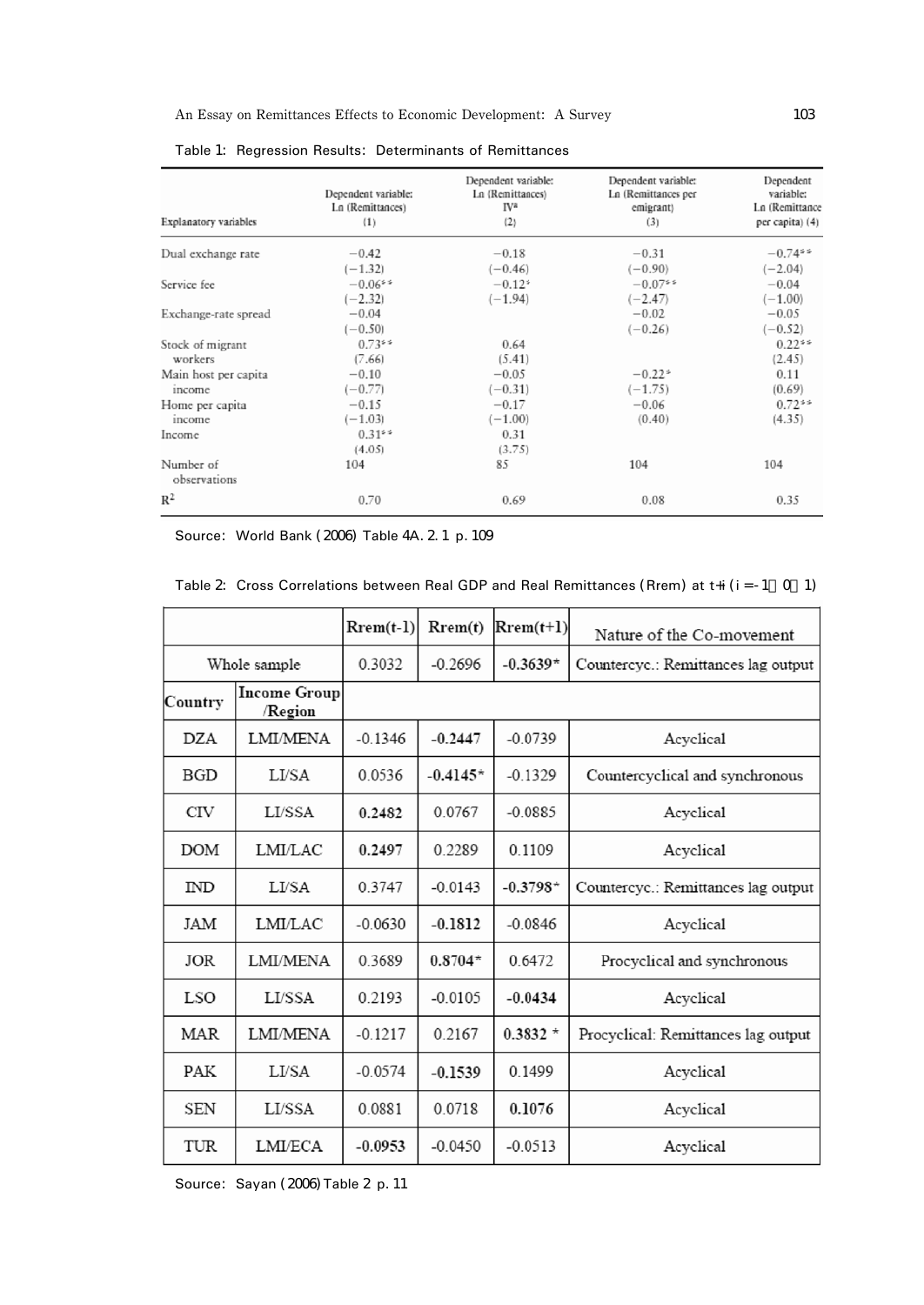monly observed across the investigated 12 countries. Table 2 reports regression results of Sayan (2006).

However, workers' remittances originating in brain drain and their countercyclicality do not necessarily exacerbate economic development. A deep attention must be paid for the fact that the phenomena focused on in sections 2 and 3 indicate that workers' remittances possibly contain the negative correlation with the economic development or growth in developing countries. In the following sections 4 and 5 the paper explores direct effects of workers' remittances to economic development.

### 4.Effects on Exchange Rate Originating in Dutch Disease

Workers' remittances as well as ODA are capital inflow to recipient countries, of course, which means that the operation of currency exchange from sending to receiving countries exists. This operation brings appreciation of local currency in recipient countries, which is regarded as a sort of the Dutch disease. The currency appreciation damages exports competitiveness in developing countries. In this Dutch disease case, workers' remittances also show negative correlation with development.

From this point of view, Yang (2006) and Yang (2008)<sup>3</sup> report that the elasticity of Philippine-peso remittances with respect to the Philippine/foreign exchange rate is  $Q_1$  60 and Acosta





Halikias (2009) also supports results of Yang (2008).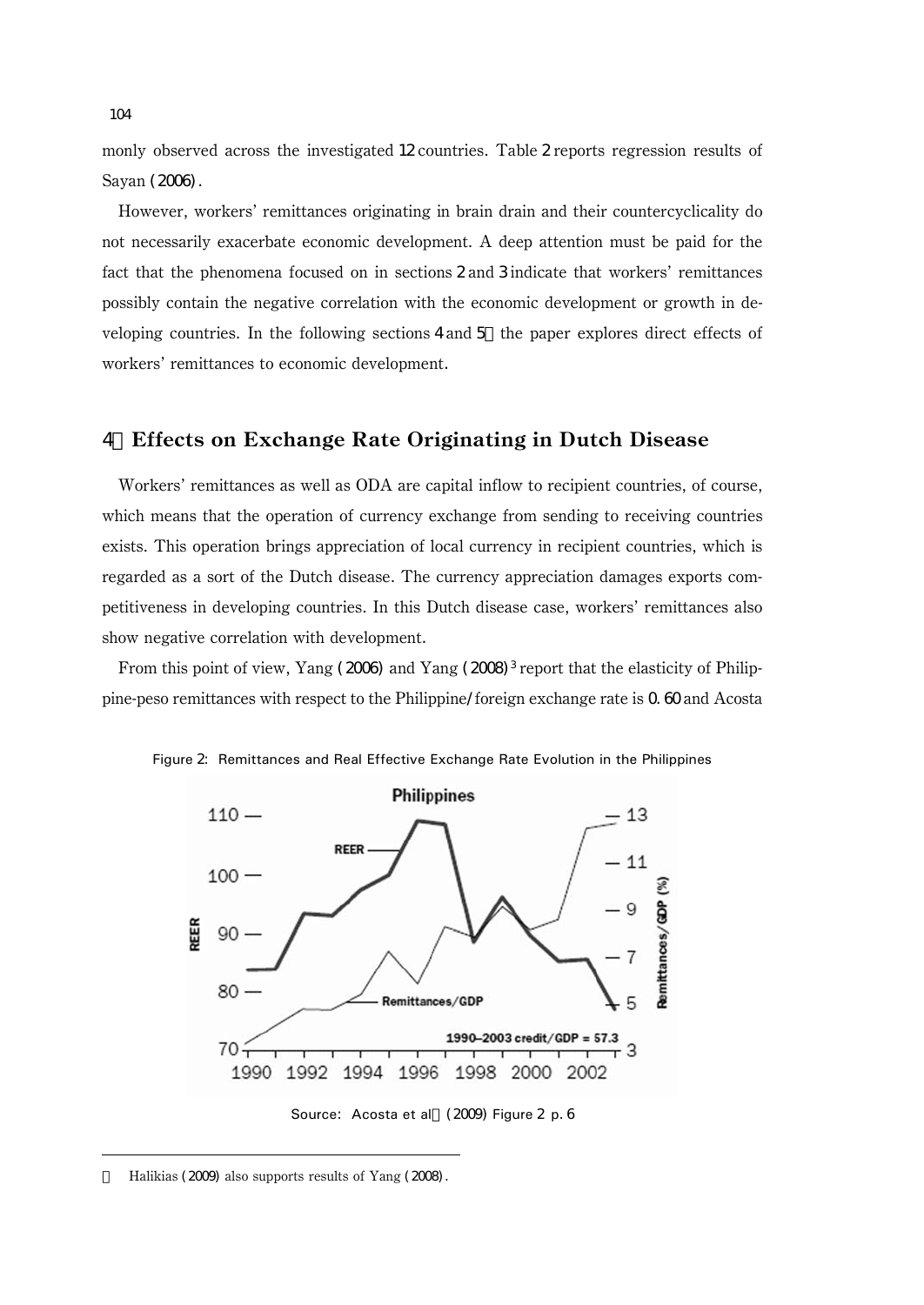et al.(2009) discuss Dutch Disease phenomenon caused by workers' remittances using panel data. Furthermore, Suzuki (2007) concludes that remittances have rather strong effects to currency appreciation among other international capital flows. For example, Figure 2 is quoted from Acosta et al.(2009) depicts the share of remittances to GDP and real effective exchange rate (REER) evolution in the Philippines, which seems to have negative correlation in recent several years.

Focusing on Latin America, Lopez et al.(2007) also estimate that a doubling of the remittances to GDP ratio would lead to a real exchange rate appreciation of 5 percent. This estimate is, however, much lower than the estimate of Amuedo-Dorantes and Pozo (2004), which would be slightly above  $22$  percent. Table 3 quoted from Lopez et al. (2007) indicates that over 1990 and 2003 the real effective exchange rate appreciated in 11 of the 20 countries under consideration of Lopez et al.  $(2007)$  and it is apparent that the countries where it appreciated the most are Belize, Ecuador, El Salvador, Guatemala, and Haiti. Interestingly, Ecuador, El Salvador, Guatemala, and Haiti are among the top receiver countries of wor $kers'$  remittances<sup>4</sup> in the region.

|                    | <b>REER</b> | Remittances |       |  |
|--------------------|-------------|-------------|-------|--|
|                    | Growth      | Initial     | Final |  |
| Argentina          | $-1.6$      | 0.7         | 0.5   |  |
| Belize             | 32.6        | 3.4         | 1.7   |  |
| Bolivia            | $-0.3$      | 0.1         | 1.5   |  |
| Brazil             | $-5.3$      | 0.1         | 0.6   |  |
| Chile              | 0.1         | 0.0         | 0.0   |  |
| Colombia           | 0.5         | 1.1         | 4.0   |  |
| Costa Rica         | 0.3         | 0.2         | 1.8   |  |
| Dominican Republic | $-0.4$      | 5.0         | 12.7  |  |
| Ecuador            | 3.0         | 0.5         | 5.7   |  |
| El Salvador        | 3.4         | 7.4         | 16.1  |  |
| Guatemala          | 3.3         | 1.6         | 8.7   |  |
| Haiti              | 3.0         | 2.7         | 41.2  |  |
| Honduras           | 1.1         | 2.1         | 12.5  |  |
| Jamaica            | 1.0         | 4.4         | 17.7  |  |
| Mexico             | 1.8         | 1.2         | 2.4   |  |
| Nicaragua          | $-1.3$      | 0.5         | 10.6  |  |
| Panama             | $-1.2$      | 0.3         | 0.7   |  |
| Paraguay           | $-1.6$      | 0.6         | 3.7   |  |
| Peru               | $-0.6$      | 0.3         | 1.4   |  |
| Venezuela          | $-1.5$      | 0.1         | 0.2   |  |

Table 3: Remittances and the Real Exchange Rate

Source: Lopez et al. (2007) Table 1 p. 7

The comparison is undertaken on a basis of the percentage to the GDP.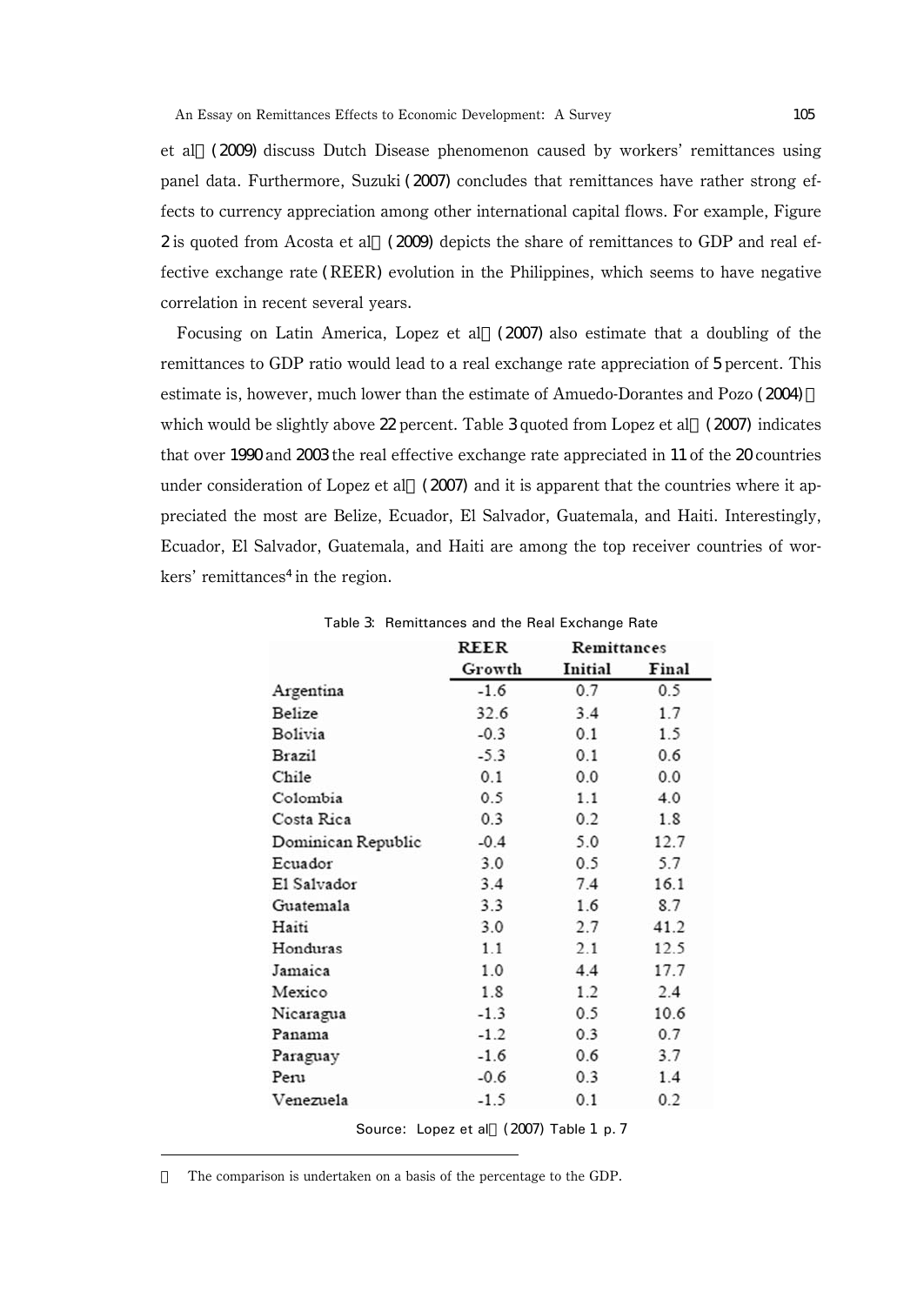#### 5.Effects on Economic Development and Growth

Formerly in 1990s, some studies in labor economics found that workers' remittances contain sizable effects to reduce labor force. Kozel and Alderman (1990) report that a significant negative impact of remittances on the labor force participation of males in late 1980s Pakistan. Similarly, Itzigsohn (1995) also stresses, in a sample of Caribbean Basin cities, that remittances significantly reduce the labor force participation of household heads as well as other members of remittance-receiving families. These studies reveal that workers' remittances possibly exacerbate economic development from the aspect of the labor supply. Also in recent literature, for example, Chami et al (2006) show that remittances inflows reduce labor supply using a dynamic general equilibrium model incorporating remittances. At the same time, most literatures suggest that workers' remittances deteriorate the fixed capital

Table 4: OLS and Fixed-Effects Regressions Explaining Per Capita GDP Growth as a Function of Workers' Remittances and Different Conditioning Sets

|                                                | <b>Conditioning Sets of Variables</b> |                                                                             |             |                                                                     |            |                                                                         |  |
|------------------------------------------------|---------------------------------------|-----------------------------------------------------------------------------|-------------|---------------------------------------------------------------------|------------|-------------------------------------------------------------------------|--|
|                                                |                                       | <b>Basic Conditioning</b><br>Set: Excludes<br><b>Domestic</b><br>Investment |             | <b>Basic Conditioning</b><br><b>Set Plus Domestic</b><br>Investment |            | <b>Full Conditioning</b><br>Set, Including<br>Institutional<br>Variable |  |
|                                                | <b>OLS</b>                            | Fixed<br><b>Effects</b>                                                     | <b>OLS</b>  | Fixed<br><b>Effects</b>                                             | <b>OLS</b> | Fixed<br><b>Effects</b>                                                 |  |
| <b>Sample: All Countries</b><br>Specification: |                                       |                                                                             |             |                                                                     |            |                                                                         |  |
| I. wr only                                     |                                       |                                                                             |             |                                                                     |            |                                                                         |  |
| Wr                                             | 0.200                                 | 0.172                                                                       | 0.171       | 0.202                                                               | 0.056      | $-0.099$                                                                |  |
|                                                | $(2.50)$ **                           | (0.90)                                                                      | $(2.21)$ ** | (1.09)                                                              | (0.61)     | (0.48)                                                                  |  |
| R <sup>2</sup>                                 | 0.049                                 | 0.169                                                                       | 0.139       | 0.218                                                               | 0.354      | 0.373                                                                   |  |
| <b>Observations</b>                            | 383                                   | 383                                                                         | 374         | 374                                                                 | 189        | 189                                                                     |  |
| Countries                                      | 108                                   | 108                                                                         | 105         | 105                                                                 | 66         | 66                                                                      |  |
| 2. wr and wr-squared                           |                                       |                                                                             |             |                                                                     |            |                                                                         |  |
| wr                                             | 0.125                                 | $-0.030$                                                                    | 0.105       | $-0.017$                                                            | $-0.005$   | 0.012                                                                   |  |
|                                                | (1.26)                                | (0.13)                                                                      | (1.07)      | (0.08)                                                              | (0.04)     | (0.04)                                                                  |  |
| wr-squared                                     | $-0.033$                              | $-0.073$                                                                    | $-0.028$    | $-0.077$                                                            | $-0.028$   | 0.032                                                                   |  |
|                                                | (1.27)                                | (1.48)                                                                      | (1.09)      | (1.62)                                                              | (0.74)     | (0.59)                                                                  |  |
| R <sup>2</sup>                                 | 0.051                                 | 0.175                                                                       | 0.139       | 0.226                                                               | 0.352      | 0.375                                                                   |  |
| Observations                                   | 383                                   | 383                                                                         | 374         | 374                                                                 | 189        | 189                                                                     |  |
| Countries                                      | 108                                   | 108                                                                         | 105         | 105                                                                 | 66         | 66                                                                      |  |
| 3. wr and interaction with M2-GDP              |                                       |                                                                             |             |                                                                     |            |                                                                         |  |
| wr                                             | 0.798                                 | 0.550                                                                       | 0.570       | 0.423                                                               | 0.039      | $-1.033$                                                                |  |
|                                                | $(1.95)^*$                            | (0.83)                                                                      | (1.45)      | (0.65)                                                              | (0.08)     | (1.18)                                                                  |  |
| $wr \times M2-GDP$                             | $-0.176$                              | $-0.111$                                                                    | $-0.118$    | $-0.065$                                                            | 0.005      | 0.296                                                                   |  |
|                                                | (1.49)                                | (0.60)                                                                      | (1.03)      | (0.35)                                                              | (0.03)     | (1.09)                                                                  |  |
| R <sub>2</sub>                                 | 0.052                                 | 0.170                                                                       | 0.176       | 0.218                                                               | 0.350      | 0.379                                                                   |  |
| <b>Observations</b>                            | 383                                   | 383                                                                         | 374         | 374                                                                 | 189        | 189                                                                     |  |
| Countries                                      | 108                                   | 108                                                                         | 105         | 105                                                                 | 66         | 66                                                                      |  |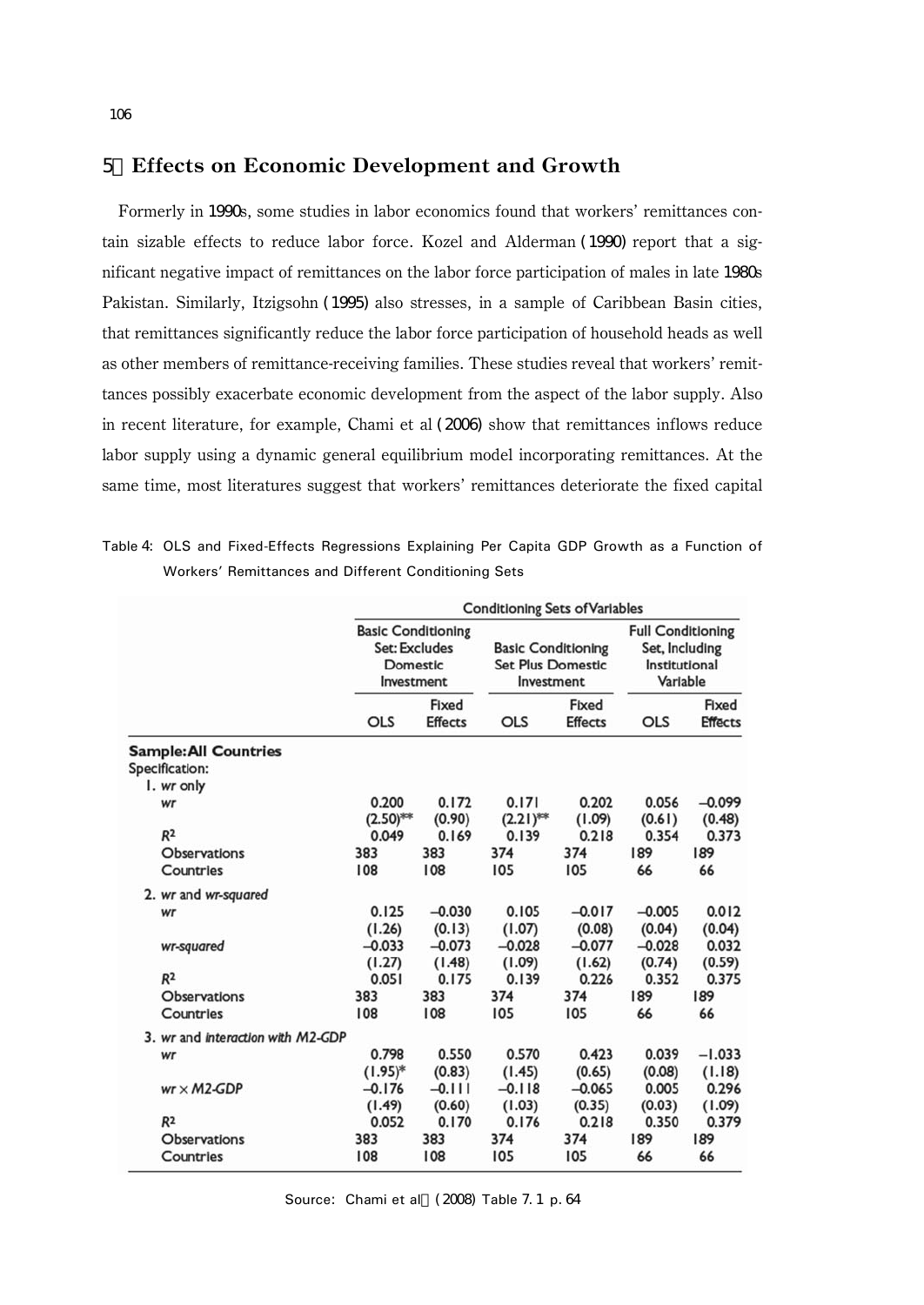formation through exchange rate appreciation caused by the Dutch disease, which is focused on at the previous section. Aggarwal et al.  $(2006)$  however, insist that remittances expand quantity of funds<sup>5</sup> such as bank deposits and credit, and improve quality of financial services, which may contain a positive impact on the economic development.

Among recent literature, Chami et al.(2008) and Barajas et al.(2009) focus on relationship between workers' remittances and economic development or growth from comprehensive viewpoints. Barajas et al. (2008) conclude that *decades of private income transfers* 

remittances have contributed little to economic growth in remittance-receiving economies and may have even retarded growth in some." (Barajas et al. 2009 p. 16) Neither can Chami et al. (2008) find a robust and significant positive impact of remittances on growth, and often find a negative relationship between remittances and growth. Table 4 is quoted from Chami et al.(2008).

## 6.Conclusion

This study focuses on relationship between workers' remittances and the economic development, but the survey results obtained by both theoretical and empirical analyses appear ambiguous and mixed. The ambiguity derived from empirical studies seems to originate partly in the lack of accurate data. IMF (2009) newly introduced an appendix for remittances reflecting their importance in recent years. Table 4 is quoted from IMF (2009) and clarifies remittance items. This sort of the statistical reformation is welcome to improve related studies.

When remittances take some negative correlation with economic development and growth, some literature strongly supports that they originates in appreciation of local currencies, which may be called"Dutch disease."It is widely recognized that the international capital inflow brings appreciation of local currencies, <sup>6</sup> which hurts export of developing countries. On the other hand, however, FDI is supposed to promote economic development by a lot of literature, including OECD (2002) and World Bank (2005) One of the most important differences between them, of course, seems technology transfer as Findlay (1978) insists. Most economists regard that among three types of inflows to developing countries such as workers' remittances, ODA, and FDI, FDI has the strongest development-promoting

Here, the word" funds" include both remittances and their fees. In addition, Shimada (2009) shows that reducing the remittance fee does not necessarily increase remittances.

In this context, Doucouliagos and Paldam (2009) insist that the ineffectiveness of ODA is also partly due to exchange rate appreciation caused by the Dutch disease.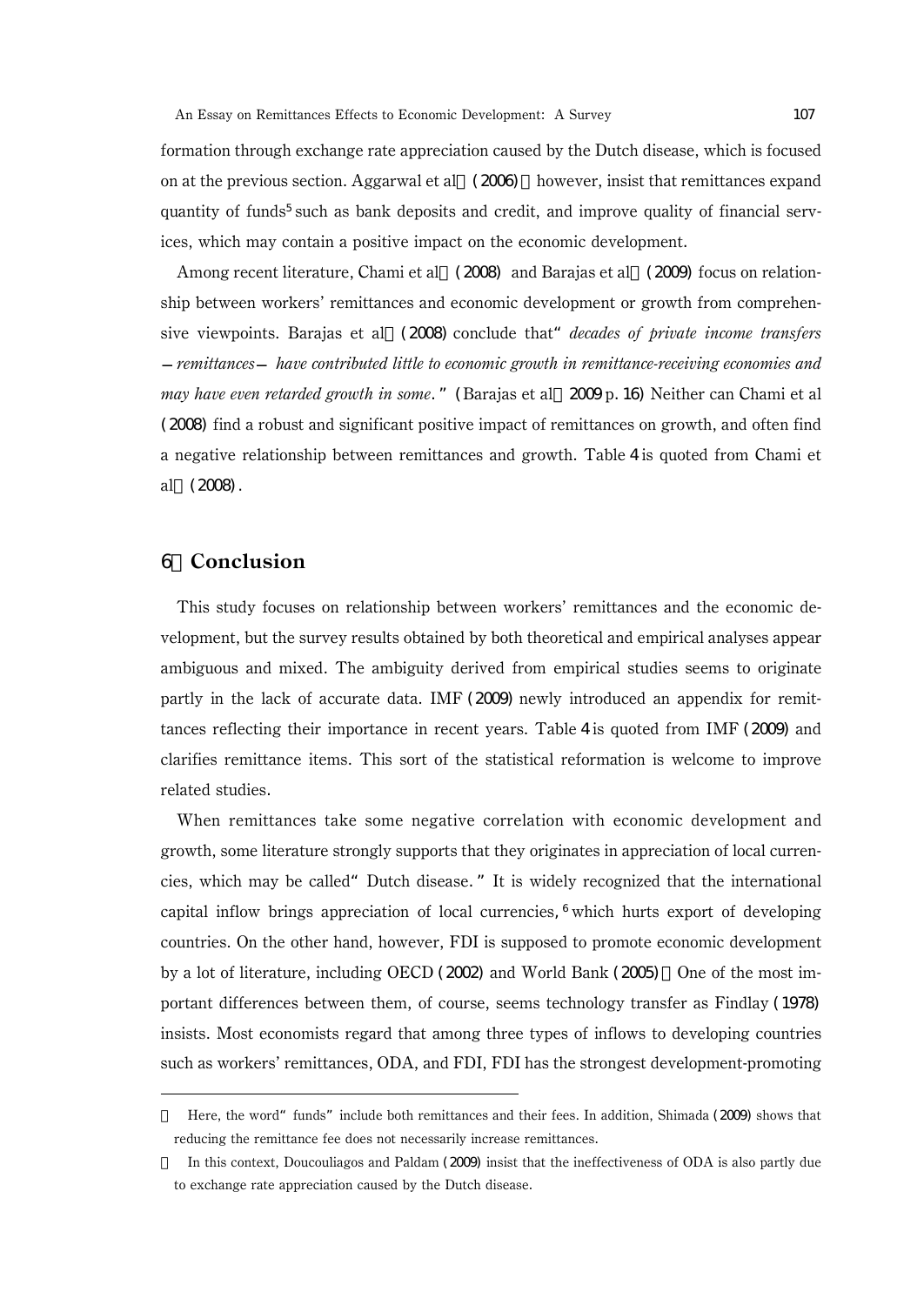Table 5: Components Required for Compiling Remittance Items and Their Source

| Item                                                                                                            | Source and description                                                                                                                                      |  |  |
|-----------------------------------------------------------------------------------------------------------------|-------------------------------------------------------------------------------------------------------------------------------------------------------------|--|--|
| 1. Compensation of employees                                                                                    | Primary income account, standard component                                                                                                                  |  |  |
| 2. Personal transfers                                                                                           | Secondary income account, standard component                                                                                                                |  |  |
| 3. Travel and transport related to<br>employment of border, seasonal, and<br>other short-term workers           | Goods and services account, supplementary item                                                                                                              |  |  |
| 4. Taxes and social contributions<br>related to employment of border,<br>seasonal, and other short-term workers | Secondary income account, supplementary item                                                                                                                |  |  |
| 5. Compensation of employees<br>less expenses related to border,                                                | Primary income account (for compensation of employees),<br>standard component                                                                               |  |  |
| seasonal, and other short-term workers                                                                          | Goods and services account (for travel and transport<br>expenses) and secondary income account (for taxes and<br>social contributions), supplementary items |  |  |
| 6. Capital transfers between<br>households                                                                      | Capital account, supplementary item                                                                                                                         |  |  |
| 7. Social benefits                                                                                              | Secondary income account, supplementary item                                                                                                                |  |  |
| 8. Current transfers to NPISHs                                                                                  | Secondary income account, supplementary item                                                                                                                |  |  |
| 9. Capital transfers to NPISHs                                                                                  | Capital account, supplementary item                                                                                                                         |  |  |

Important relationships are:

"Net" compensation of employees (#5): #1 minus the sum of #3 and #4

Personal remittances: #2 plus #5 plus #6

Total remittances: #2 plus #5 plus #6 plus #7

Total remittances plus transfers to NPISHs: #2 plus #5 plus #6 plus #7 plus 8 plus #9.

#### Source: IMF (2009) Table A5.1 p.409

effects. According to the results of this survey, the effects of workers' remittances on development and growth are ambiguous and mixed while ODA is not very useful for growth as Rajan and Subramanian (2008) indicate. The issue of this difference should be explored for further studies.

#### References

- Acosta, Pablo A., Nicole Rae Baerg, and Federico S. Mandelman (2009) " Financial Development, Remittances, and Real Exchange Rate Appreciation," *Economic Review 94(1)* Federal Reserve Bank of Atlanta, February  $2009$  pp. 1-12
- Adams, Richard H. Jr.(2003)"International Migration, Remittances, and the Brain Drain: A Study of 24 Labor-Exporting Countries," World Bank Policy Research Working Paper 3069 June 2003
- Aggarwal, Reena, Asli Demirguc-Kunt and Maria Soledad Martinez Peria (2006)"Do Workers' Remittances Promote Financial Development?" World Bank Policy Research Paper 3957 July 2006
- Amuedo-Dorantes, Catalina and Susan Pozo (2004) "Workers' Remittances and the Real Exchange Rate: A Paradox of Gifts," World Development 32(8) August 2004 pp. 1407-1417
- Barajas, Adolfo, Ralph Chami, Connel Fullenkamp, Michael Gapen and Peter Montiel (2009)"Do Workers' Remittances Promote Economic Growth?" IMF Working Paper WP/09/153 July 2009
- Batista, Catia, Aitor Lacuesta and Pedro C. Vicente (2009) " Testing the ' Brain Gain' Hypothesis: MIcro Evidence from Cape Verde,"IIS Discussion Paper No.<sup>282</sup> Institute for International Integration Studies, February 2009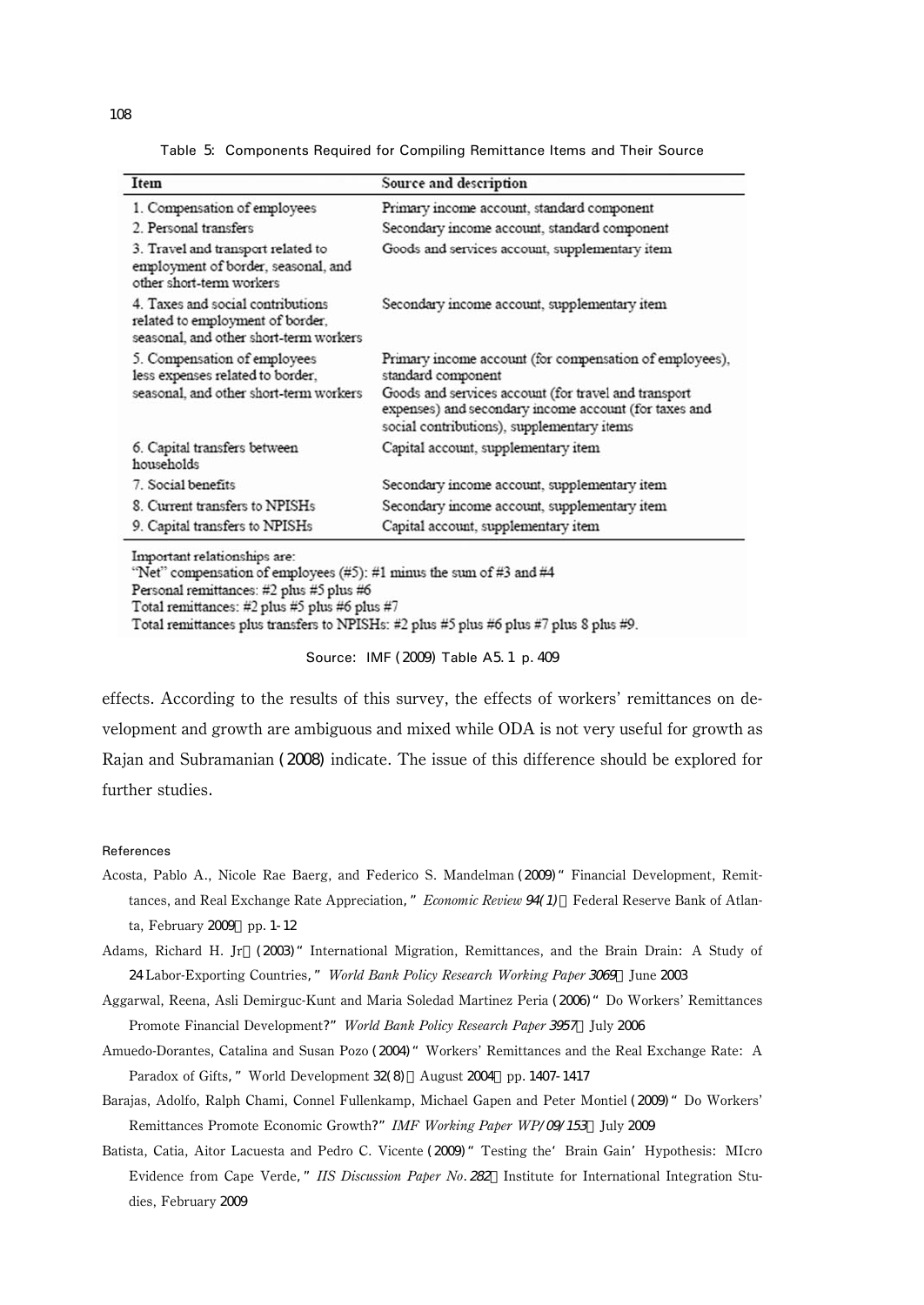- Bhagwati, Jagdish N., and Koichi Hamada (1974) "The Brain Drain, International Integration of Markets for Professionals and Unemployment: A Theoretical Analysis," Journal of Development Economics 1(1) April 1974 pp. 19-42
- Bollard, Albert, David McKenzie, Melanie Morten and Hillel Rapoport (2009) " Remittances and the Brain Drain Revisited: The microdata show that more educated migrants remit more," Discussion Paper Series CDP No 26/09 Centre for Research and Analysis of Migration, Department of Economics, University College London, October 2009
- Chami, Ralph, Thomas F. Cosimano and Michael T. Gapen,(2006)"Beware of Emigrants Bearing Gifts: Optimal Fiscal and Monetary Policy in the Presence of Remittances," IMF Working Paper WP/06/61 March 2006
- Chami, Ralph, Adolfo Barajas, Thomas Cosimano, Connel Fullenkamp, Michael Gapen, and Peter Montiel (2008) "Macroeconomic Consequences of Remittances," IMF Occasional Paper No. 259 2008
- Commander, Simon, Mari Kangasniemi, and L. Alan Winters (2004)"The Brain Drain: Curse or Boon? A Survey of the Literature," Robert E. Baldwin and L. Alan Winters (eds) Challenges to Globalization: Analyzing the Economics, University of Chicago Press, February 2004, pp. 235-278
- Di Maria, Corrado and Piotr Stryszowski (2009)"Migration, human capital accumulation and economic development," Journal of Development Economics 90(2) November 2009 pp. 306-313
- Doucouliagos, Hristos and Martin Paldam (2009) "The Aid Effectiveness Literature: The Sad Results of 40 Years of Research," Journal of Economic Surveys 23(3) July 2009 pp. 433-461
- Faini, Riccardo (2007) "Remittances and the Brain Drain: Do more skilled migrants remit more?" World Bank Economic Review 21(2) May 2007 pp. 177-91
- Farchy, Emily (2009) "The impact of EU accession on human capital formation: can migration fuel a brain gain?" Policy Research Working Paper Series No. 4845 World Bank, February 2009
- Findlay, Ronald (1978)" Relative Backwardness, Direct Foreign Investment, and the Transfer of Technology: a Simple Dynamic Model," Quarterly Journal of Economics 92(1) February 1978 pp. 1-16
- Franck, Bernard and Robert F. Owen (2009) "International Human Capital Formation, Brain Drain and Brain Gain: A conceptual Framework," hal- $O$ 0421166 Laboratoire d'Economie et de Management Nantes-Atlantique, Universite de Nantes, October 2009
- Frankel, Jeffrey (2009) " Are Bilateral Remittances Countercyclical?" CID Working Paper No. 135 Center for International Development at Harvard University, September 2009
- Freund, Caroline and Nikola Spatafora (2005) "Remittances: transaction costs, determinants, and informal flows," Policy Research Working Paper 3704 World Bank, September 2005
- Funkhouser, Edward (1995) "Remittances from International Migration: A Comparison of El Salvador and Nicaragua," Review of Economics and Statistics 77(1) February 1995 pp. 137-146
- Grubel, Herbert and Anthony Scott (1966) "The international flow of human capital, " American Economic Review 56(2) May 1966 pp. 268-74
- Halikias, Ioannis (2009)"Workers' Remittances and External Equilibrium: An Application to the Philippines," Conference Paper No. 5 BSP International Research Conference on Remittances" The Macroeconomic Consequences of Remittances: Implications for Monetary and Financial Policies in Asia," March 30-31, 2009, Mandaluyong City, Philippines
- IMF (2009) Balance of Payments and International Investment Position Manual, Sixth Edition (BPM6) International Monetary Fund, June 2009